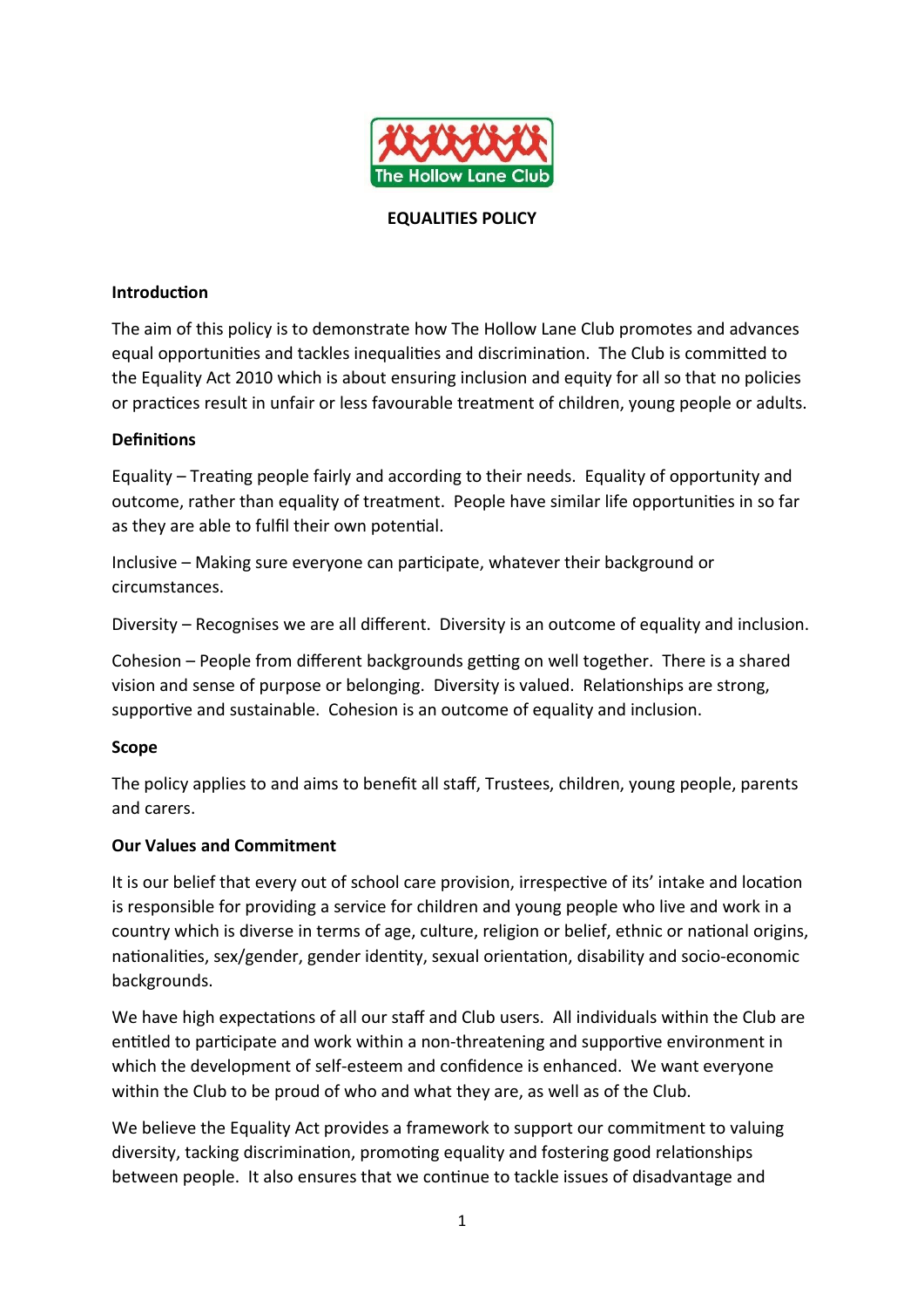underachievement of different groups. We believe that diversity is a strength which should be respected and celebrated by all those who work at, participate in and visit the Club.

The Club is centred around person centred planning and provision to ensure children and young people's needs are known and catered for effectively. Action points are followed up to support the wellbeing of children and young people.

We are committed to:

- Celebrating diversity
- Promoting and advancing equality and inclusion
- Meeting people's needs
- Encouraging participation
- Promoting cohesion, tackling prejudice and promoting understanding
- Tackling discrimination and disadvantage
- Tackling bullying
- Encouraging, supporting and striving to enable all children, young people and staff to reach their potential
- Working in partnership with parents/carers and the wider community to establish, promote and disseminate good practice
- Ensuring that this policy is followed

# **Our Legal Duty**

Legislation relating to equality and discrimination is laid out in the Equality Act 2010. Legislation covers employment, the provision of services and public functions and education.

Employers are liable for acts of employees if they did not take reasonable steps to prevent such acts. Employees can be liable for acts (where an employer took reasonable steps to prevent such acts).

# **The 'Protected Characteristics' within equality law are:**

- Age A person of a particular age or a range of ages in relation to work.
- Disability A person has a disability, or has had, a physical or mental impairment which has a substantial and long term adverse effect on their ability to carry out normal day to day activities. It includes discrimination arising from something connected with their disability such as use of aids or medical conditions.
- Gender reassignment A person who is proposing to undergo, is undergoing or has undergone gender reassignment (the process of changing physiological or other attributes of sex, therefore changing from male to female or female to male). 'Trans' is an umbrella term to describe people with this 'Gender Identity'. 'Intersex' or 'Third Sex' are not covered by the Act but the Club will treat intersex children or young people with the same degree of equality as potentially Trans children or young people. Children as young as five may begin to show signs of gender dysphoria and therefore it is relevant in the Club environment.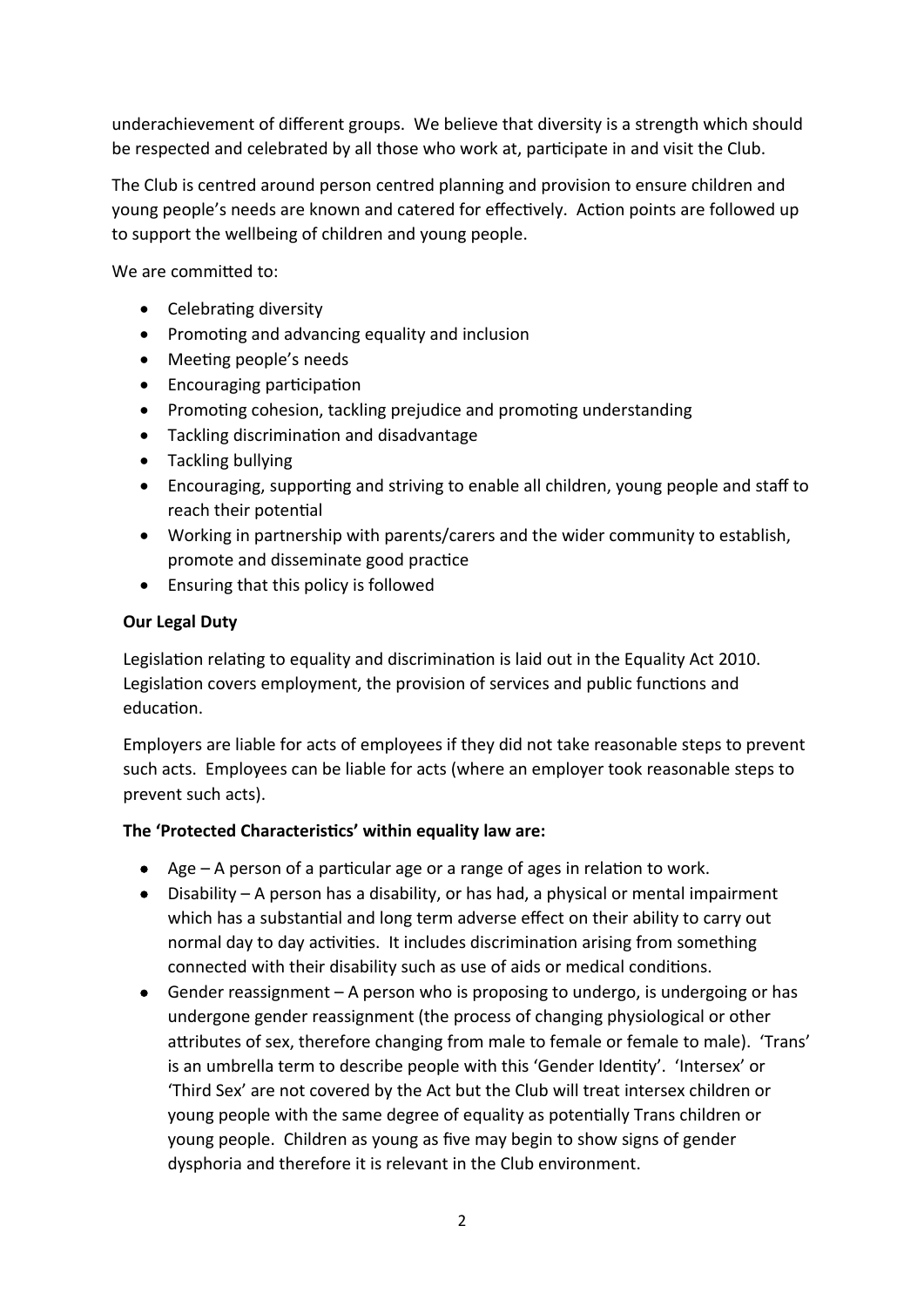- Marriage and civil partnership
- Pregnancy and maternity Maternity refers to the period of 26 weeks after the birth (including still births), which reflects the period of Ordinary Maternity Leave entitlement in the employment context.
- Race A person's colour, nationality, ethnic or national origin. It includes Travellers and Gypsies as well as White British people. It may include Caste.
- Religion and belief Religious and philosophical beliefs including lack of belief. Generally, a belief should affect your life choices or the way you live for it to be included in the definition. Religion and belief discrimination do not prevent the Club from carrying out activities related to religion and belief, but children and young people may withdraw from these activities.
- $\bullet$  Sex a man or a woman.
- $\bullet$  Sexual orientation A person's sexual orientation towards the same sex (lesbian or gay), the opposite sex (heterosexual) or to both sexes (bisexual). Although children and young people may not identify as gay, lesbian or bisexual until later, promotion of sexual orientation equality is still relevant in the Club environment. For example, a child or young person may have an older sibling or parent who is gay. Children and young people may experience friends 'coming out' when they are older.

# **'Prohibited Conduct' (acts that are unlawful)**

- Direct discrimination less favourable treatment because of a protected characteristic.
- $\bullet$  Indirect discrimination a provision, criteria or practice that puts a person at a particular disadvantage and is not a proportionate means of achieving a legitimate aim.
- Harassment conduct which has the purpose or effect of violating dignity or creating an intimidating, hostile, degrading, humiliating or offensive environment. It includes harassment by a third party e.g. customer or contractor in the employment context.
- Victimisation subjecting a person to a detriment because of their involvement with proceedings (a complaint) brought in connection with this Act.
- Combined (dual) discrimination discrimination because of two protected characteristics such as age and sex/gender.
- Discrimination arising from disability treating someone unfavourably because of something connected with their disability (such as periods of absence from work or medical conditions) and failure to make reasonable adjustments.
- Gender reassignment allows reasonable absence from work for the purpose of gender reassignment in line with normal provision such as sick leave.
- Pregnancy/maternity related discrimination unfavourable treatment because of a person's pregnancy or maternity. It includes unfavourable treatment of a woman because she is breastfeeding.
- Discrimination by association or perception e.g. discriminating against someone because they "look gay" or because they have a gay brother, discriminating against someone because they care for a disabled relative.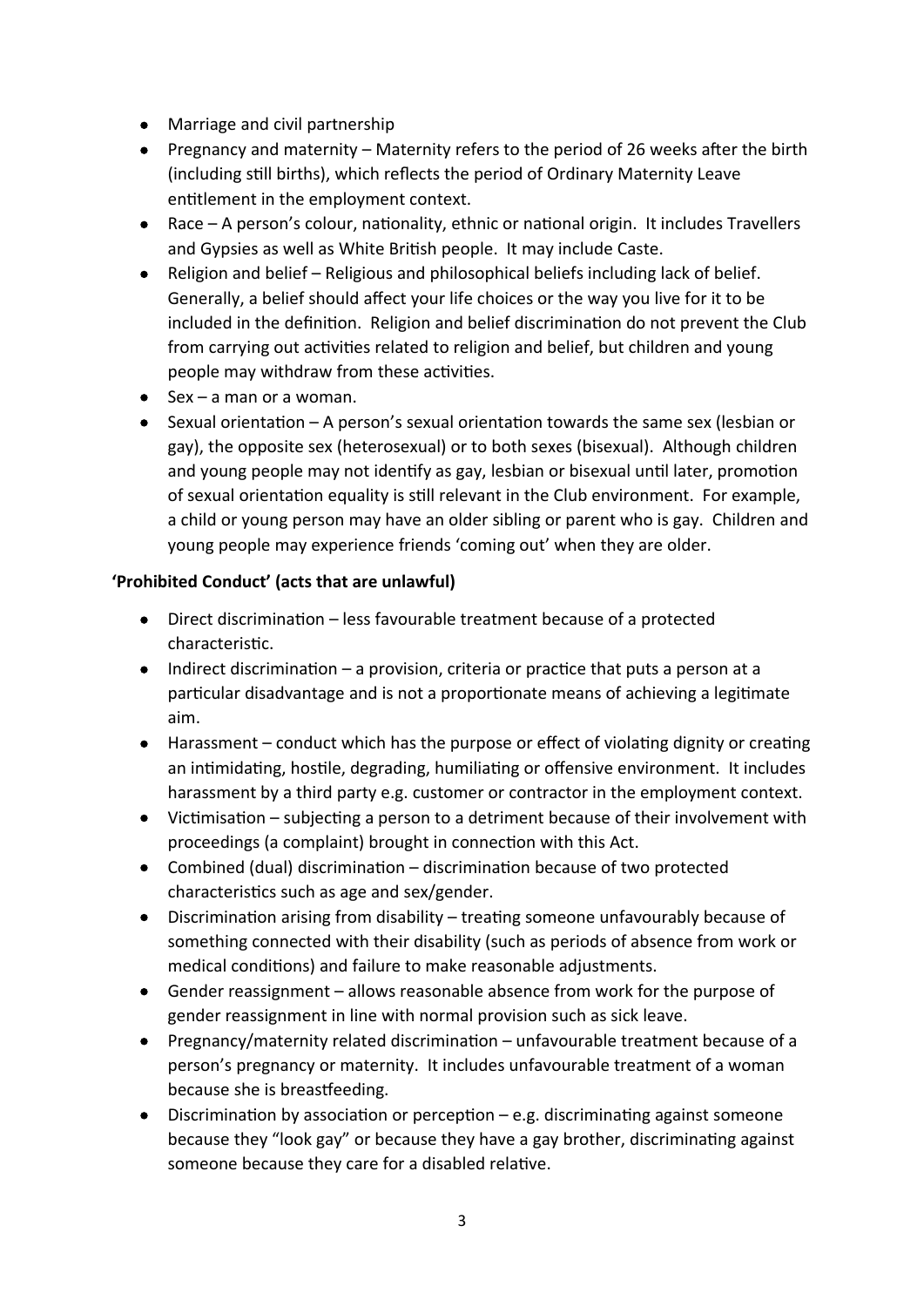# **Reasonable Adjustments and Access Plans**

As a club we:

- Take reasonable steps to avoid disadvantage caused by a provision, criteria or practice or a physical feature that puts a disabled person at a substantial disadvantage compared to a non-disabled person. This includes removing or avoiding a physical feature.
- Take reasonable steps to provide auxiliary aids/services.
- Where possible provide information in an accessible format.
- Develop and implement Access Plans which will improve access to activities, improve the physical environment, improve the provision of information.

#### **Responsibilities**

TRUSTEES:

- Ensure the Club complies with equality legislation.
- Ensure that the policy and its procedures are implemented by the General Manager.
- Ensure all other Club policies promote equality.

#### GENERAL MANAGER:

- Implement the policy and its related procedures.
- Make all staff aware of their responsibilities and provide training as appropriate to enable them to deliver this policy.
- Take appropriate action in any case of actual or potential discrimination.

# ALL STAFF:

- Enact this policy, it's commitments and procedures, and their responsibilities associated with this policy.
- Deal with bulling and discriminatory incidents and know how to identify and challenge prejudice and stereotyping.
- Promote equality and good relations and not discriminate on any grounds.
- Attend such training and information opportunities as necessary to enact this policy and keep up to date with equality legislation.

# VISITORS:

To be aware of and comply with the Club's Equality Policy.

**All staff and trustees will exercise their safeguarding responsibilities in relation to equity matters and ensure that any bullying or challenging of Human Rights is addressed immediately.**

**All staff and trustees will have access to training and a selection of resources which discuss and explain the concepts of equality, diversity and cohesion.**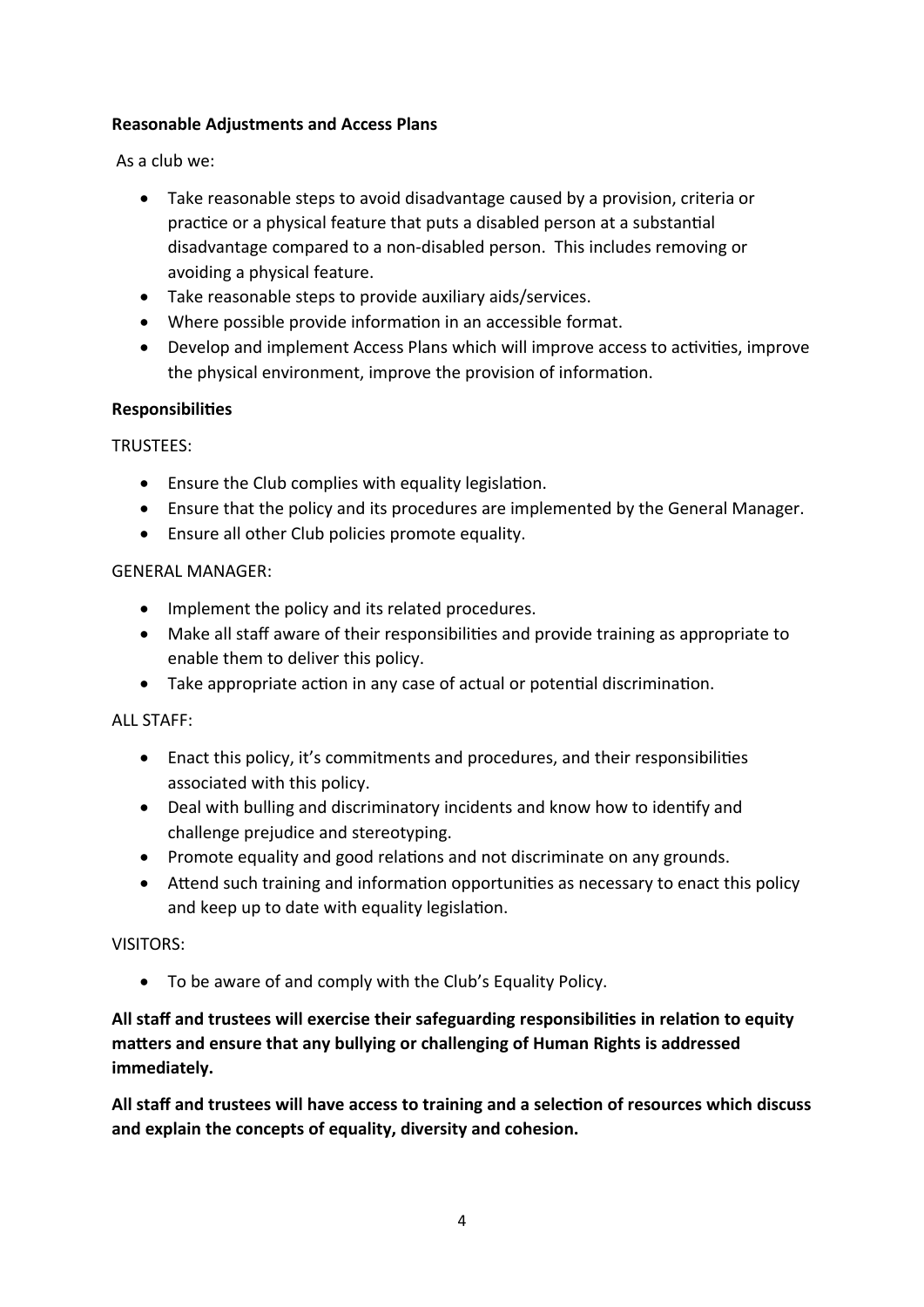# **Communication and Promoting this Policy**

All staff and trustees are made aware of this policy and any subsequent updates or amendments. A copy will be displayed on the Club website and made available to any parent/carer on request.

# **Practice**

Our admissions and allocations arrangements are fair, transparent and regularly reviewed. Information of children and young people's gender, ethnic origin, home language, religion or belief, physical and emotional needs and diet is collected to enable the Club to meet the needs of all users.

The Board of Trustees consider equity issues in all areas of strategic planning, monitoring and evaluation. When the Board approves policies, all policies shall be checked to ensure they do not have potential to disadvantage people because of a protected characteristic, and advance equality and foster good relations wherever possible.

Staff will receive continuing professional development through training and practice to ensure that everyone understands and implements all aspect of the Equality Policy. They will understand that it is their responsibility and duty of care to challenge prejudice and discriminatory behaviours.

All children and young people will be encouraged to participate in all Club activities. Activities may be modified and/or differentiated to enable the child or young person to better access it due to any specific need they may have. Tolerance and understanding are embedded within our wide and varied programme.

In planning the activities, account will be taken of the needs of the children and young people. For reasons of health and safety and management it may be necessary to restrict the activity to certain age groups and/or a specific number of children/young people. Reasonable adjustments will be made so that as many children/young people can successfully participate.

Diversity monitoring information is collected via application forms. The Club is aware of its legal duties in relation to asking job applicants questions about disability and health insofar that it can only do this to make reasonable adjustments or for diversity monitoring.

The Club has a range of policies in place that underpin the ethos of this policy.

All Trustees are eligible to hold posts of responsibility e.g. Chair of Trustees and annual elections are held for these posts. The Board of Trustees meetings are arranged and timed to enable full participation.

All parents/carers shall have equal opportunities to, and are encouraged to, become involved in the life of the Club by being able to become a Trustee subject to there being a vacancy participating in fundraising activities, attending events etc. As appropriate we draw upon and involve the experience and expertise of parents/carers and members of the community in the life of Club from all backgrounds and abilities.